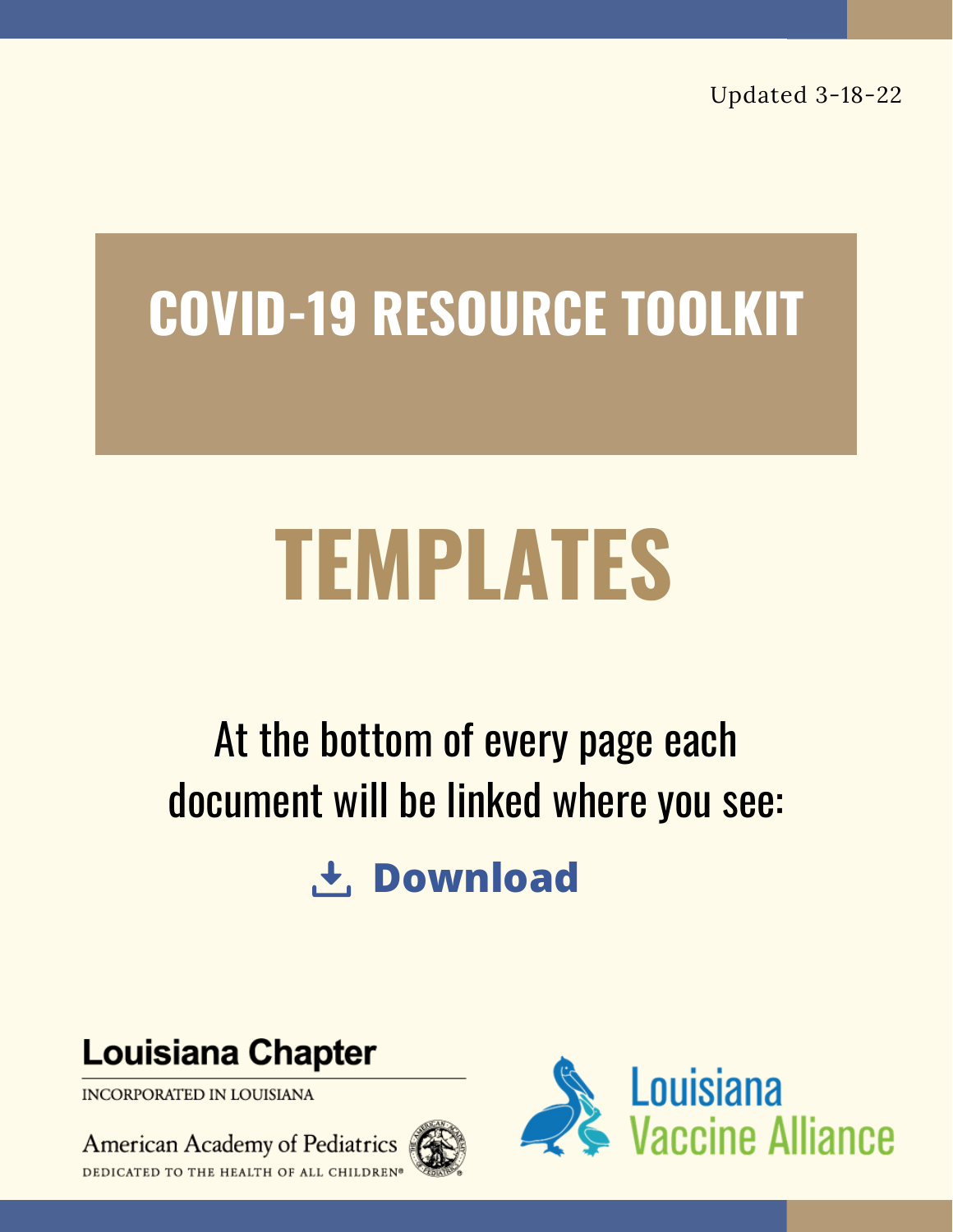# **SAMPLE LANGUAGE FOR LETTERS, EMAILS, OR OTHER COMMUNICATION**

#### VERSION A – FROM VACCINATED PHYSICIAN

Before I made the decision to get a COVID-19 vaccine, I took time to review the facts and the science. I was convinced that the vaccines are very effective and safe. In fact, after being fully vaccinated, none of the tens of thousands of trial participants were hospitalized or died from COVID-19. That gave me the confidence I needed to get the vaccine as soon as it was offered to me.

If you're still trying to decide if you'll get a COVID vaccine, I strongly recommend that you get vaccinated as soon as it's available to you. Your health, and the health of our community, is incredibly important to me, and the COVID-19 vaccine will help protect you and your loved ones from getting sick. And it will help us all get back to doing the things we love.

I want to make sure you have the information you need to make the decision that's right for you. If you have any questions, please contact our office at [**phone number**].

If you need to schedule an appointment to be vaccinated, [**information on how to schedule an appointment**].

#### VERSION B – GENERIC

Getting a vaccine is an important and personal decision, and when I heard the FDA had authorized vaccines for COVID-19, I had questions. I did my research and found that the vaccines available today are safe and very effective. Serious side effects are rare and treatable, and minor side effects, like a sore arm, usually go away within a few days.

Your health, and the health of our community, is incredibly important to me. The COVID-19 vaccine will help protect you and your loved ones from getting sick. And it will help us all get back to doing the things we love.

If you haven't been vaccinated yet, I strongly recommend that you get a COVID-19 vaccine when it's available to you. If you have any questions, please contact our office at [**phone number].**

If you need to schedule an appointment to be vaccinated, [**information on how to schedule an appointment**].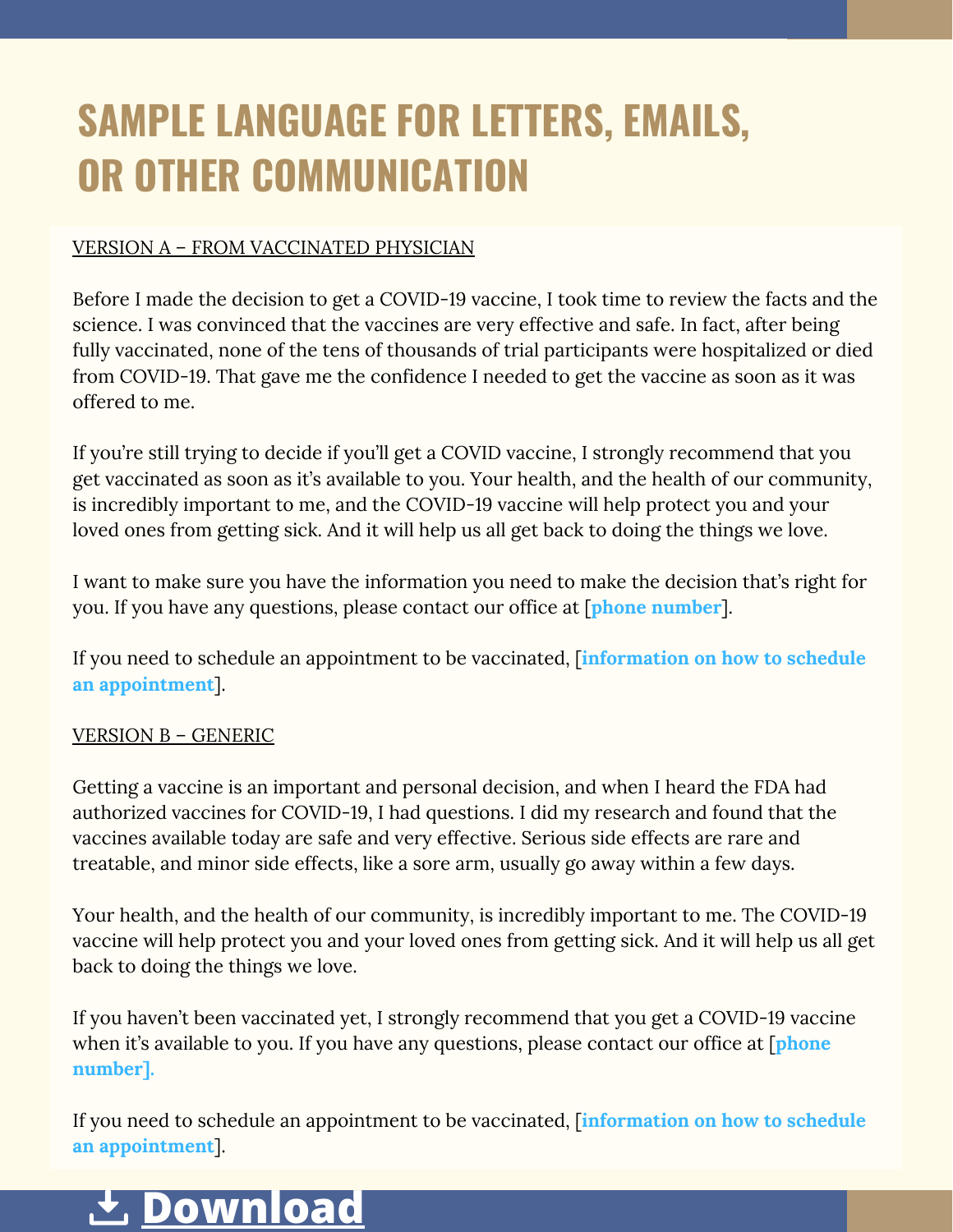#### **PROVIDERS CAN MODIFY THESE MESSAGES TO RECALL PEDIATRIC PATIENTS BACK TO THE OFFICE FOR NEEDED IMMUNIZATIONS AND CHECKUPS**

"Hi there! My name is [**your name**] and I am calling from [**your doctor/clinic name**]. I am calling to let you know that your child is due for some routine vaccines. We are committed to keeping your family healthy, especially during a pandemic, so we are taking extra precautions to make it safe to come in! Please call us back at [**your number**] to schedule a visit."

"Hi there, this is [**your name**] from [**your doctor/clinic name]**. We are calling to let you know that we are open and ready to continue with checkups and vaccines for your child. We want to reassure you that we are taking every precaution to keep your family safe while visiting our office. Please call us at [**your number**] to schedule a visit as soon as possible. Thank you."

"Hi there, this is [**your name**] from [**your doctor/clinic name**]. We are calling to let you know that we are open and taking extra precautions to keep your family safe during visits. Our records show that [**child's name**] is due for a checkup and routine vaccines! Don't wait to vaccinate. Please call us at [**your number**] to schedule a visit as soon as possible. Thank you."

"Hello, this is [**your name**] from [**your doctor/clinic name**]. As the school year gears up, we wanted to reach out and encourage you to schedule an appointment for your child's routine vaccinations. These vaccines will help keep your child healthy and ready to learn! Please call us at [**your number**] to schedule a visit as soon as possible. Thank you!"

"Hello, this is [**your name**] from [**your doctor/clinic name**]. Flu season and holidays are here, and we want to do whatever we can to help keep your family protected. We strongly recommend that all children get the flu vaccine and stay up to date on routine vaccines. This is the best way to keep you child(ren) and family. If you would like to schedule a time to get a vaccine for you or your child, please call us at [**your number**] to schedule a visit. Thank you!"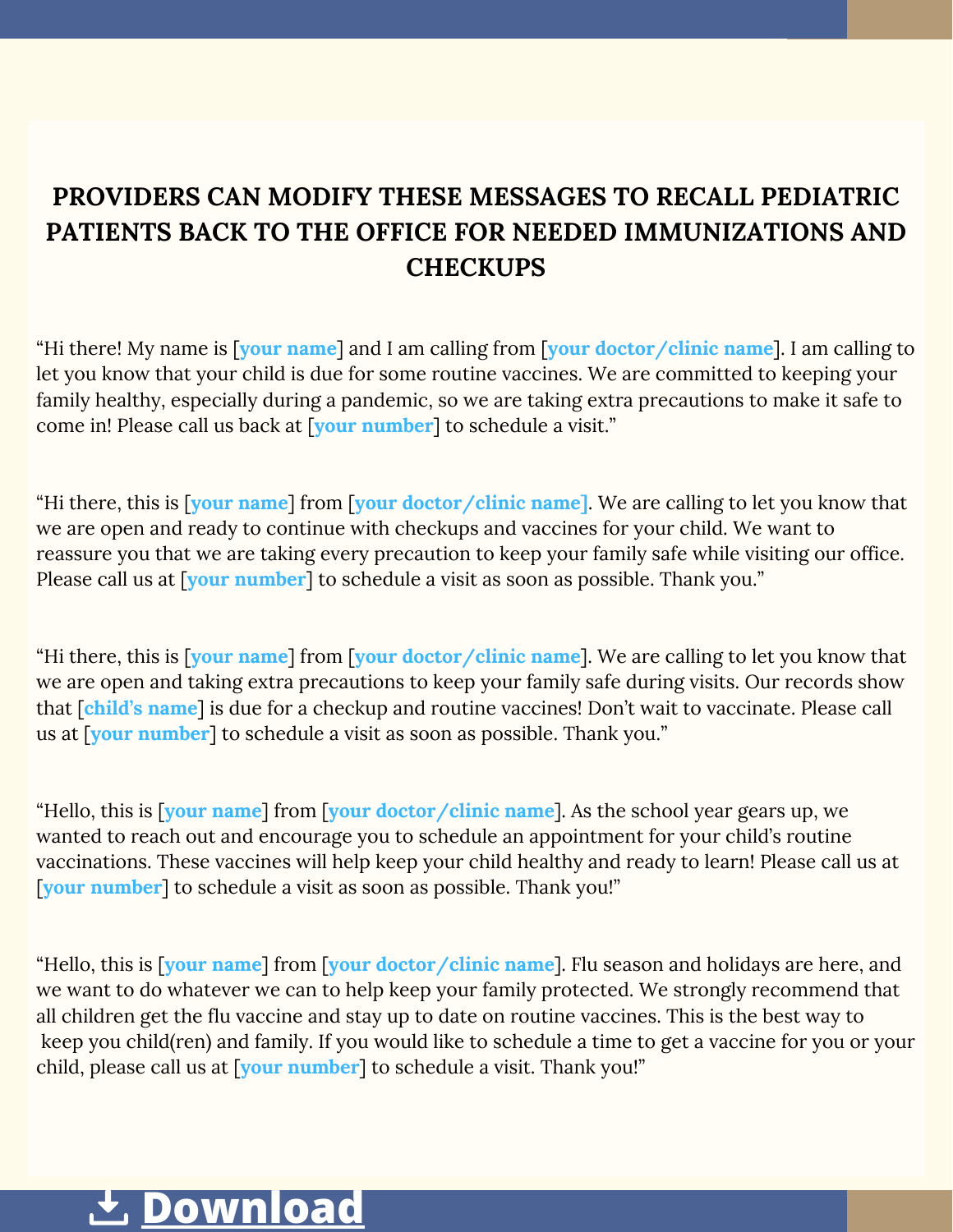# **TALKING POINTS FOR SOCIAL MEDIA, PRESS RELEASES, AND OTHER COMMUNICATIONS**

#### Don't wait—vaccinate

• Getting immunized is important especially as restrictions are eased. It's the best way to prevent spread of vaccine-preventable diseases.

• Even while Louisiana is responding to COVID-19, it's essential that parents make sure their children continue to be protected from serious vaccine-preventable diseases, such as measles and whooping cough.

• While staying at home and limiting social outings during the COVID-19 outbreak has helped to slow the spread of the virus, it also has resulted in delays and decreases in the number of children and adults getting their recommended vaccines.

• Louisiana and US data from 2020 show troubling decreases in the administration of childhood and adult vaccines during the COVID-19 pandemic, indicating that communities may be vulnerable to serious disease.

• Each wave of COVID-19 and associated restrictions might add to the number of children and adults with delayed immunizations.

• Postponing routine vaccinations puts you, families and communities at risk for infection with preventable deadly diseases.

• As restrictions ease and people begin to gather, infants and children who are not protected by vaccines could be vulnerable to diseases like measles and whooping cough.

• Similarly, adults who aren't vaccinated now may be more vulnerable to diseases like shingles and pneumonia.

#### It's safe to come in

• We understand you may feel a little uneasy about coming into the doctor's office these days. Hospitals, clinics and other healthcare settings across the state have taken extra care to ensure patients are safe when visiting.

• Additional safety measures may include separating times for sick and healthy patients, masking requirements, additional disinfecting between appointments, physical distancing in waiting rooms and many other precautionary measures to make sure patients stay safe. Some clinics offer drivethrough clinics, where you can get care without leaving your car.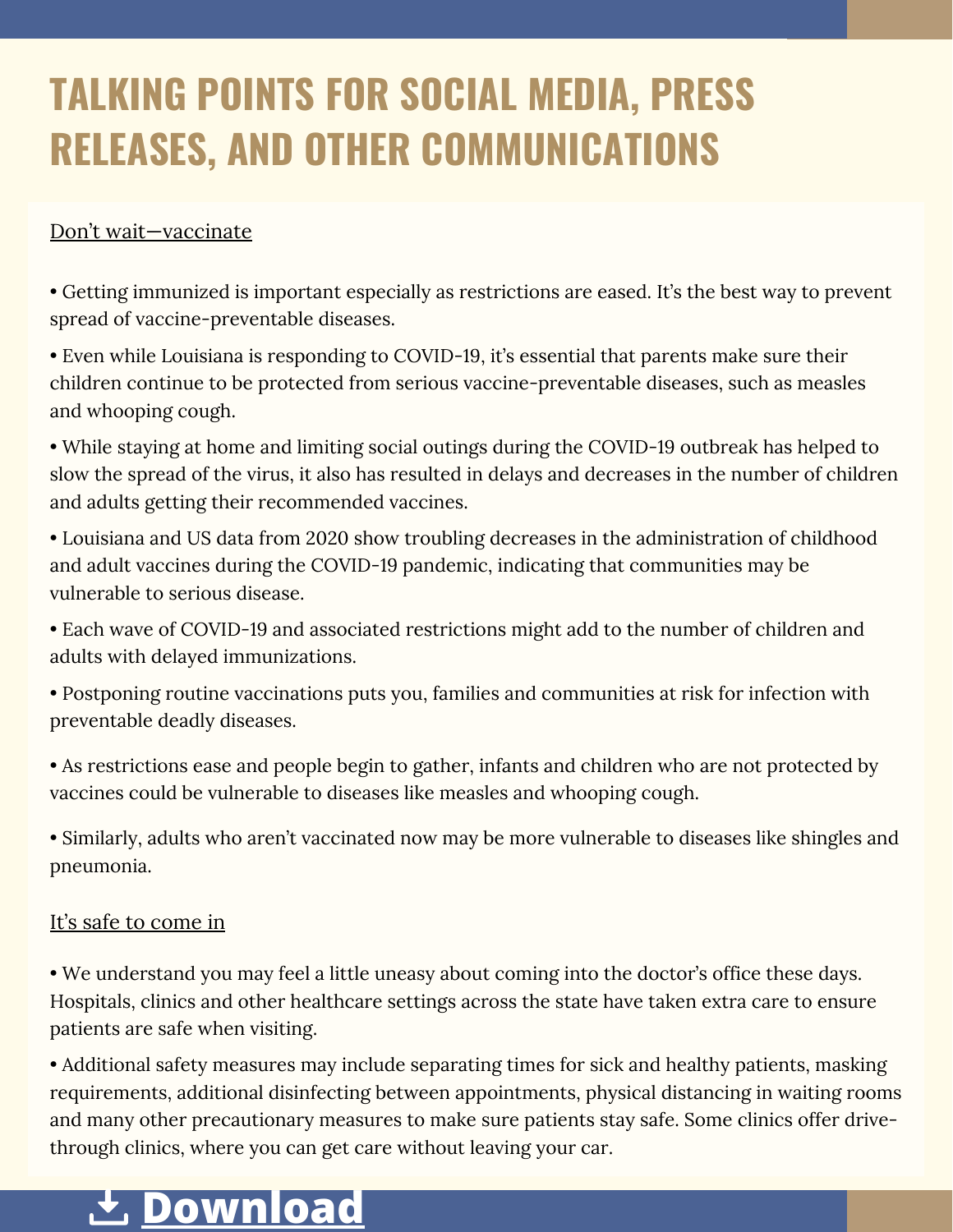• Parents should talk to their children's doctor and work together to make sure their children are up-to-date on all their vaccines.

#### Call your doctor

• Make a vaccine appointment today to keep you and your family protected during and after the pandemic.

• As Louisianians return to activities and gatherings, there may be many children who need to catch up on immunizations, increasing wait times for appointments.

• Delaying vaccines puts children at risk of exposure to dangerous vaccine-preventable diseases circulating in the community.

• For those who are out of work or without health insurance, it's important to know you can still get your child vaccinated. The Vaccines for Children (VFC) program offers free vaccines to families who cannot afford to pay for their children's vaccines (through 19 years of age). Talk to your healthcare provider to find out more.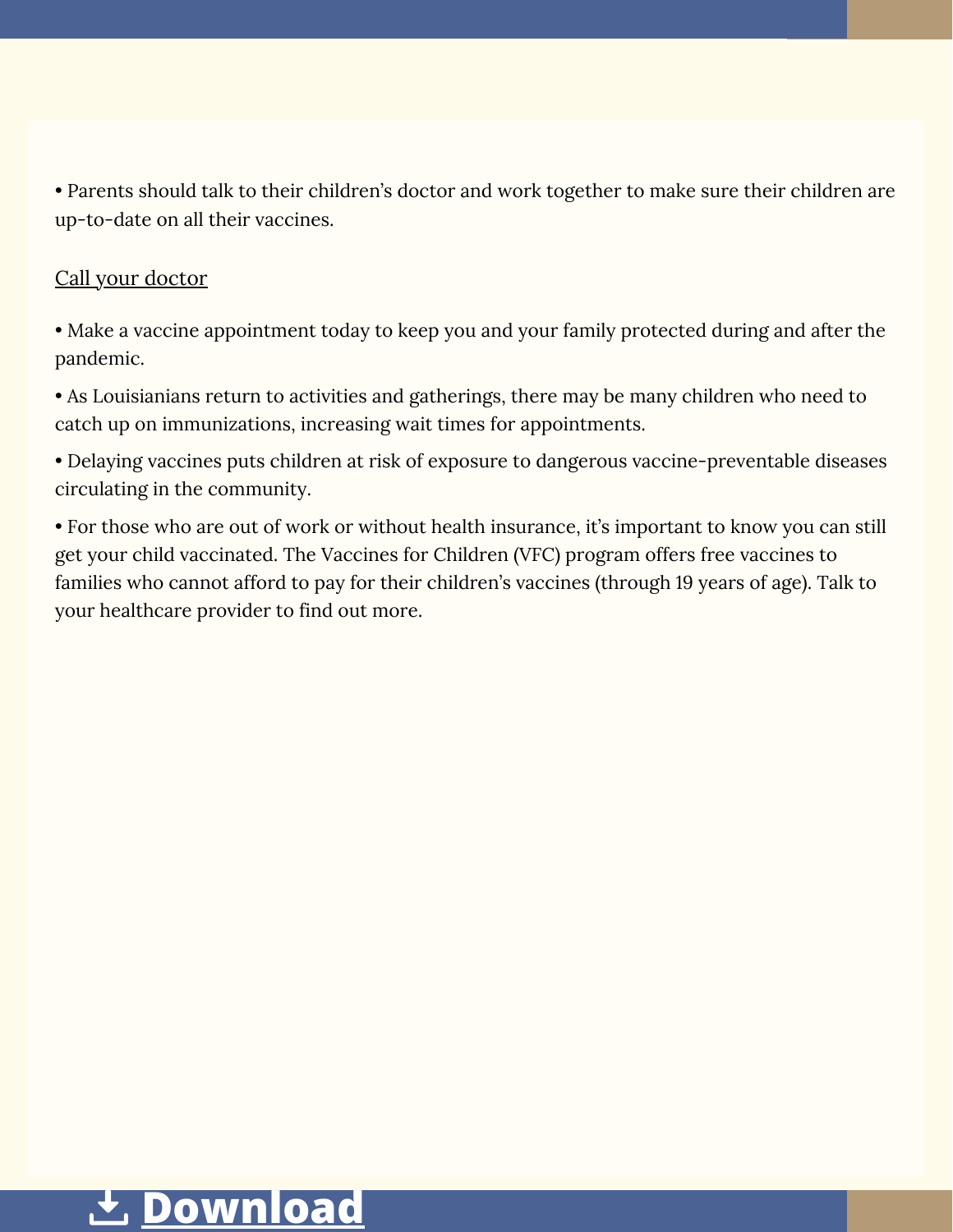# **TALKING TO PATIENTS**

Every patient interaction is an opportunity to share information and answer questions about COVID-19 vaccines. Here are research-based suggestions for productive conversations about COVID-19 vaccines.

#### • **START FROM A PLACE OF EMPATHY AND UNDERSTANDING.**

Acknowledge the disruption that COVID-19 has caused in all our lives. Remind patients that getting vaccinated is the most important thing they can do to move back toward normal activities. Recognize that it's normal for someone to have concerns about a new vaccine for a new virus. Encourage them to ask questions, and answer in a way they can understand.

#### • **ACKNOWLEDGE THAT GETTING VACCINATED IS A PERSONAL DECISION.**

A physician's role is to provide information and answer questions so patients can make the decision that's right for them and their loved ones.

#### • **STATE CLEARLY WHAT WE KNOW AND WHAT WE DON'T KNOW.**

Don't overemphasize "potentials" (either potential risks or potential benefits). Contrast the known long- term effects of COVID-19 with the unknown potential risks of the vaccines.

#### • **FOCUS ON THE BENEFITS OF GETTING A COVID VACCINE.**

Not just the consequences of not getting vaccinated. Emphasize that the benefits of getting the vaccine for exceed the risks.

#### • **EXPLAIN THE HEALTH RISKS ASSOCIATED WITH DECLINING TO BE VACCINATED.**

And tailor that conversation for the patient you're talking to, from your perspective as their physician.

#### **• MAKE IT PERSONAL.**

Be prepared for the questions "Did you get vaccinated?" and" Did your family members?" If you're comfortable, consider discussing your own decision to be vaccinated.

#### • **AFTER YOU'VE TALKED, TELL THEM THAT YOU ARE OPEN TO CONTINUING THE CONVERSATION, AND ENCOURAGE THEM TO TAKE AT LEAST ONE STEP.**

That may include scheduling a vaccination appointment, reviewing information you provide about the safety and importance of the vaccines, or learning when they will be eligible and what to expect.

#### • **BE DIRECT:**

- o I strongly recommend that you get a COVID-19 vaccine when it's available to you.
- o This vaccine is especially important for you because of your [**job function/underlying health condition**].
- o I believe in this vaccine so strongly that I got it as soon as I could, and I made sure everyone in my family did as well.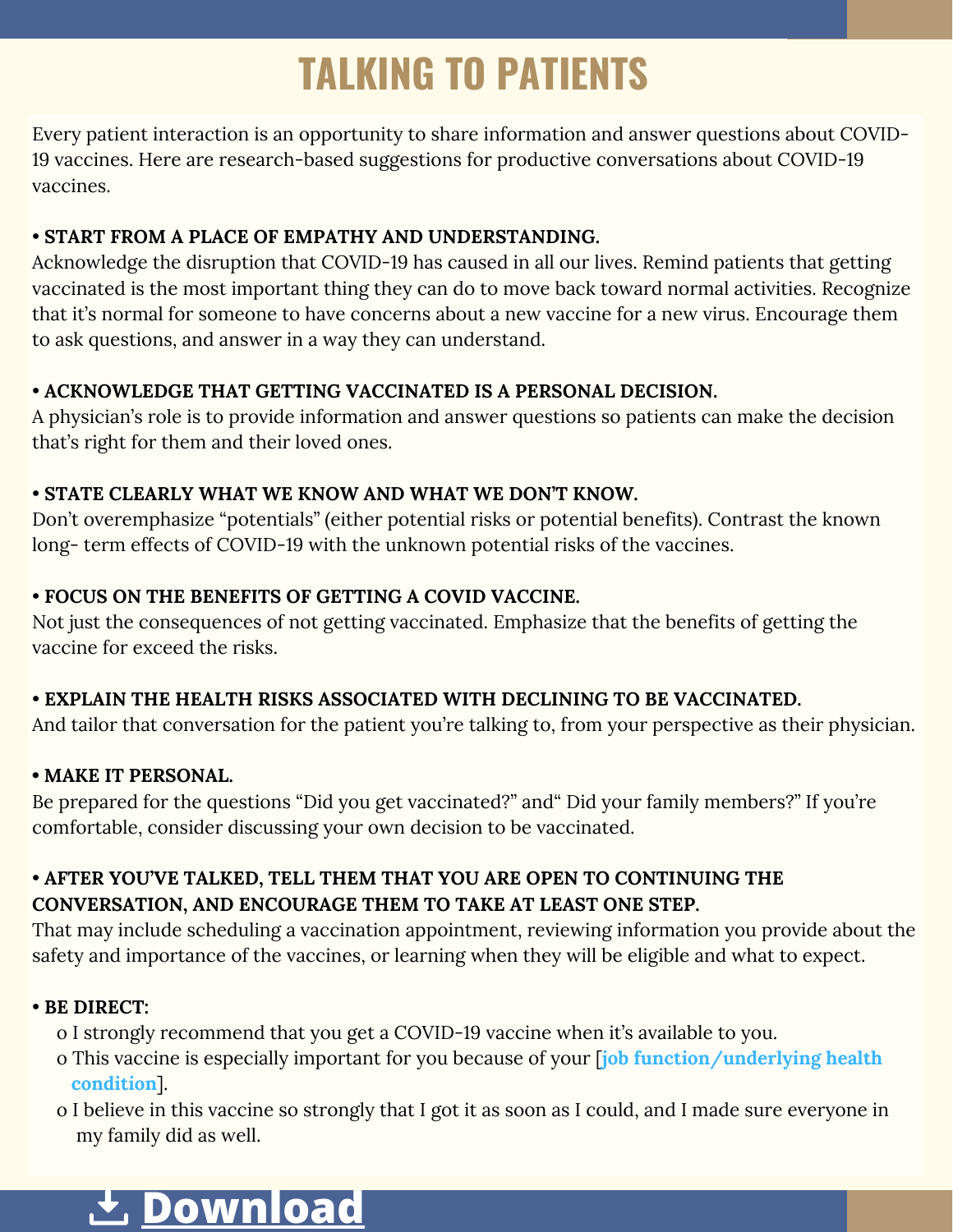# **CUSTOMIZABLE COVID-19 VACCINE LETTER TO SEND TO PARENTS/CAREGIVERS**

This sample letter template has information about COVID-19 vaccines for children ages 5 through 11 years and is designed for providers and partners to send to parents/caregivers. It can be edited to add any additional information you would like to include.

#### FROM: [**insert office, clinic, vaccination event name**]

SUBJECT: COVID-19 vaccines for children ages 5 to 11 years: What you need to know

COVID-19 vaccines are now available for [children](https://www.cdc.gov/coronavirus/2019-ncov/vaccines/recommendations/children-teens.html) ages 5 years and older. We are excited to offer vaccines at our [**insert office, clinic, or other location**] to help protect your child from COVID-19. As we return to activities, larger gatherings and holidays, getting vaccinated provides an important layer of protection for your child, your family, and others. Schedule [**insert link to organizational scheduler**] or call [**insert phone number**] to schedule your child's COVID-19 vaccine today.

We know parents and caregivers have questions and want more information. Here's what you need to know.

- Children can still get very sick from COVID-19.
- Children can get infected with COVID-19, get very sick, suffer short- and long-term health complications, and spread COVID-19 to others.
- {**INSERT QUOTE FROM SPOKESPERSON. Suggested quote: "We've seen a range of symptoms among children, from very mild to serious illness, and in some cases even requiring hospitalization. That's why we recommend the vaccine for children ages 5 years and older to protect them."**} says [**NAME and TITLE**].

The COVID-19 vaccine is safe and effective for children ages 5 through 11 years. COVID-19 vaccination has been studied carefully in children. The U.S. Food and Drug Administration (FDA), Centers for Disease Control and Prevention (CDC), and the expert panel that works with them have reviewed the data from clinical trials. They all agree that vaccination for children ages 5 through 11 years is safe and effective.

Here are some important points they used to make their recommendations:

• In clinical trials, vaccination was more than 90% effective in preventing COVID-19 in children ages 5 through 11 years.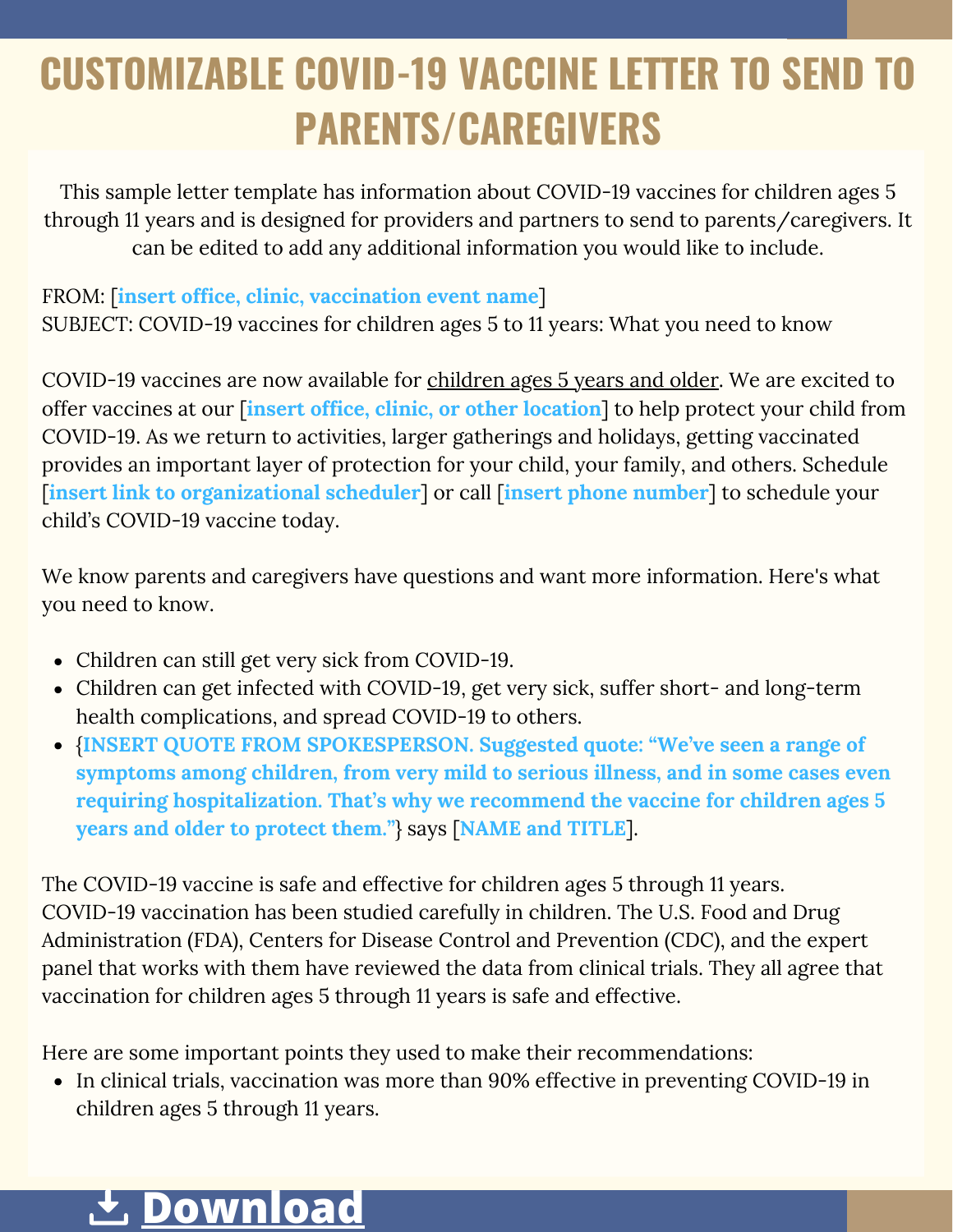- Unlike many medications, COVID-19 vaccine dosage does not vary by patient weight but by age on the day of vaccination. Children ages 5 through 11 years get an age-appropriate dose that is the right amount that was found to best protect children in clinical trials.
- The COVID-19 vaccine for children ages 5 through 11 years has the same active ingredients as the vaccine given to adults and adolescents. However, the vaccine that is given to adults and adolescents cannot be given to children.
- The safety of COVID-19 vaccine continues to be monitored. This includes the risk of [myocarditis](https://www.cdc.gov/coronavirus/2019-ncov/vaccines/safety/myocarditis.html) and pericarditis in children ages 5 through 11 years. However, serious health events, including severe allergic reactions and myocarditis and [pericarditis,](https://www.cdc.gov/coronavirus/2019-ncov/vaccines/safety/safety-of-vaccines.html) after COVID-19 vaccination are rare.
- The benefits of COVID-19 vaccination among children outweigh the known and potential risks.
- Your child may get the COVID-19 vaccine and other vaccines, including flu vaccine, at the same time.

Your child may have some side [effects.](https://www.cdc.gov/coronavirus/2019-ncov/vaccines/expect/after.html) These are normal signs that their body is building protection. Some common side effects are

- Pain, redness, or swelling on the arm
- Tiredness
- Headache
- Muscle pain, chills, or fever
- Nausea

Some children will have no side effects and severe allergic reactions are rare. If your child [experiences](https://www.cdc.gov/coronavirus/2019-ncov/vaccines/safety/allergic-reaction.html) a severe allergic reaction after getting a COVID-19 vaccine, we are ready to respond. Most of the time, the only things your child might need after vaccination is rest, a non-aspirin pain reliever, and a cool washcloth at the injection site. Contact us if you need more information about treating potential side effects.

After vaccination, you can create or use your account to enter your child's information in vsafe. You can use this easy-to-use [smartphone-based](https://www.cdc.gov/coronavirus/2019-ncov/vaccines/safety/vsafe.html) tool to report to CDC how your child is feeling after vaccination and will even remind you when your child is due for their second dose.

{**INSERT OPTIONAL SECOND QUOTE FROM SPOKESPERSON. Suggested quote: "Here at [NAME OF ORGANIZATION], we have been planning and preparing for this moment. We are ready to help get children protected against COVID-19."} says [NAME and TITLE]. Schedule [insert link to organizational scheduler or insert number to call] your child's COVID-19 vaccine today.**

**Contact us with any questions at [insert contact info].**